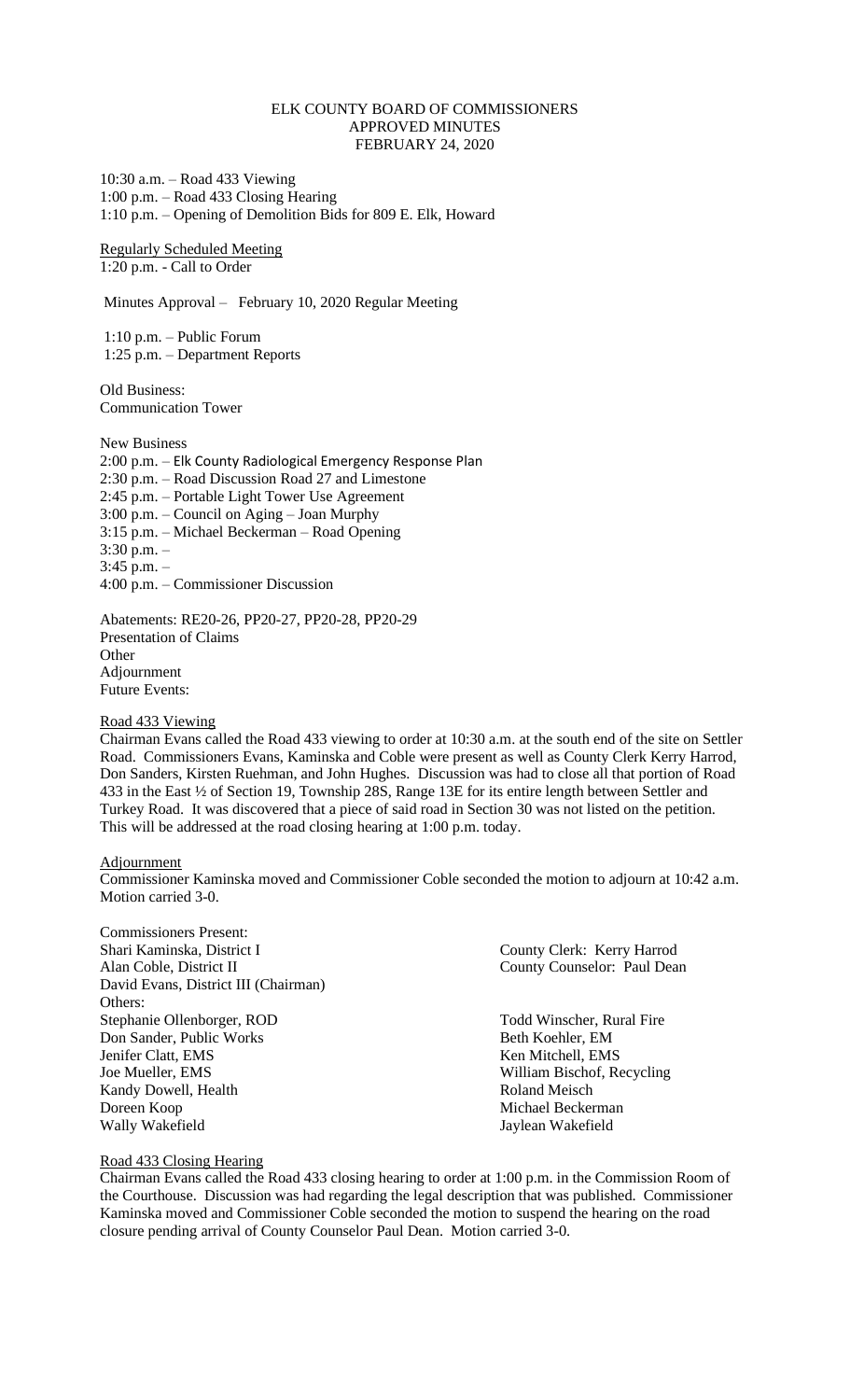# Public Forum

William Bischof would like to thank the Road & Bridge Department for helping repair the Recycling Department's forklift. The Kansas County Commissioners Association conference will be held in Liberal, Ks. this May.

# Road 433 Closing Hearing Continued

Discussion was had regarding the publication not including Section 30 in the description. Commissioner Kaminska moved and Commissioner Coble seconded the motion to publish a petition to close a portion of Road 433 that lies in Section 30 and have the hearing on March 30, 2020 at 1:00 p.m. in the Courthouse. Commissioner Kaminska moved and Commissioner Coble seconded the motion to close that portion of Road 433 that lies in Section 19 as per the publication. Motion carried 3-0.

# Opening of Demolition Bids

The County received two bids for the demolition project located at 809 E. Elk Street in Howard, Kansas. The bids were from Doreen Koop in the amount of \$48,724.50 and Meisch Dirt Construction in the amount of \$14,850.00. Commissioner Kaminska moved and Commissioner Coble seconded the motion to accept the bid from Meisch Dirt Construction in the amount of \$14,850.00. Motion carried 3-0. The Commission would like to thank both companies for their bids.

Close of Road Hearing 1:25 p.m. Open of Regular Meeting

# **Minutes Approval**

Commissioner Kaminska moved and Commissioner Coble seconded the motion to approve the regular minutes of February 10, 2020 as amended. Motion carried 3-0.

### EMS

Ken Mitchell stated he and Joe Mueller attended the Guardians of the Heart Conference and it was very educational. Mr. Mitchell presented an agreement from the State to appoint Dr. Hutchison as Elk County's Medical Director. Commissioner Kaminska moved and Commissioner Coble seconded the motion to sign the agreement with the Kansas Board of EMS appointing Dr. Joe Hutchison as Elk County's Medical Director. Motion carried 3-0.

### Public Works

Road

Don Sanders stated Wes Kelly has started hauling rock and hauled 976 ton of rock Friday on Road 10 south of Highway 160. On Thursday and Friday 2500 ton of rock was hauled to Limestone east of the quarry. Three additional beaver were trapped on Road 10 and Turkey bringing the total to thirteen. Maintenance

Don Sanders stated stairs are being made to go in the Extension Office basement.

### Emergency Management

Beth Koehler stated the Active Shooter Training was held Friday with 14 people in attendance. The Storm Fury Session will be held this Thursday at 6:30 p.m. and next week will be the Kansas Severe Weather Awareness Week. The State wide tornado test will be on Tuesday at 10:00 a.m.

### Communication Tower

Beth Koehler stated Dave with Action Communication will be here Wednesday to do his part of the radio programing and Steve Hall will coordinate with Danny Signer, Rob Wolfe, and Todd Winscher for his part of the radio programming. The combiner is estimated to ship on March 5, 2020 and will take approximately two weeks to get to Action.

# Elk County Radiological Emergency Response Plan

Beth Koehler stated the County needs to have a plan in place since it was within the fifty-mile radius of the Wolf Creek Station. Commissioner Kaminska moved and Commissioner Coble seconded the motion to adopt the Radiological Emergency Response Plan as presented. Motion carried 3-0.

# Road Discussion Road 27 and Limestone

Don Sanders stated there is a road that was closed or abandoned back in the 1930's. This would be Limestone Road straight East of Busby. No maintenance has been done on this road and it is in very poor condition. The oil trucks were not able to haul in and out and there is a landowner at the end of the road with school aged children that will be landlocked if this road is not maintained. Mr. Sanders said rock has been hauled to at least make it passable until the road issue can be addressed. Paul Dean will prepare a petition to open the road for the next meeting.